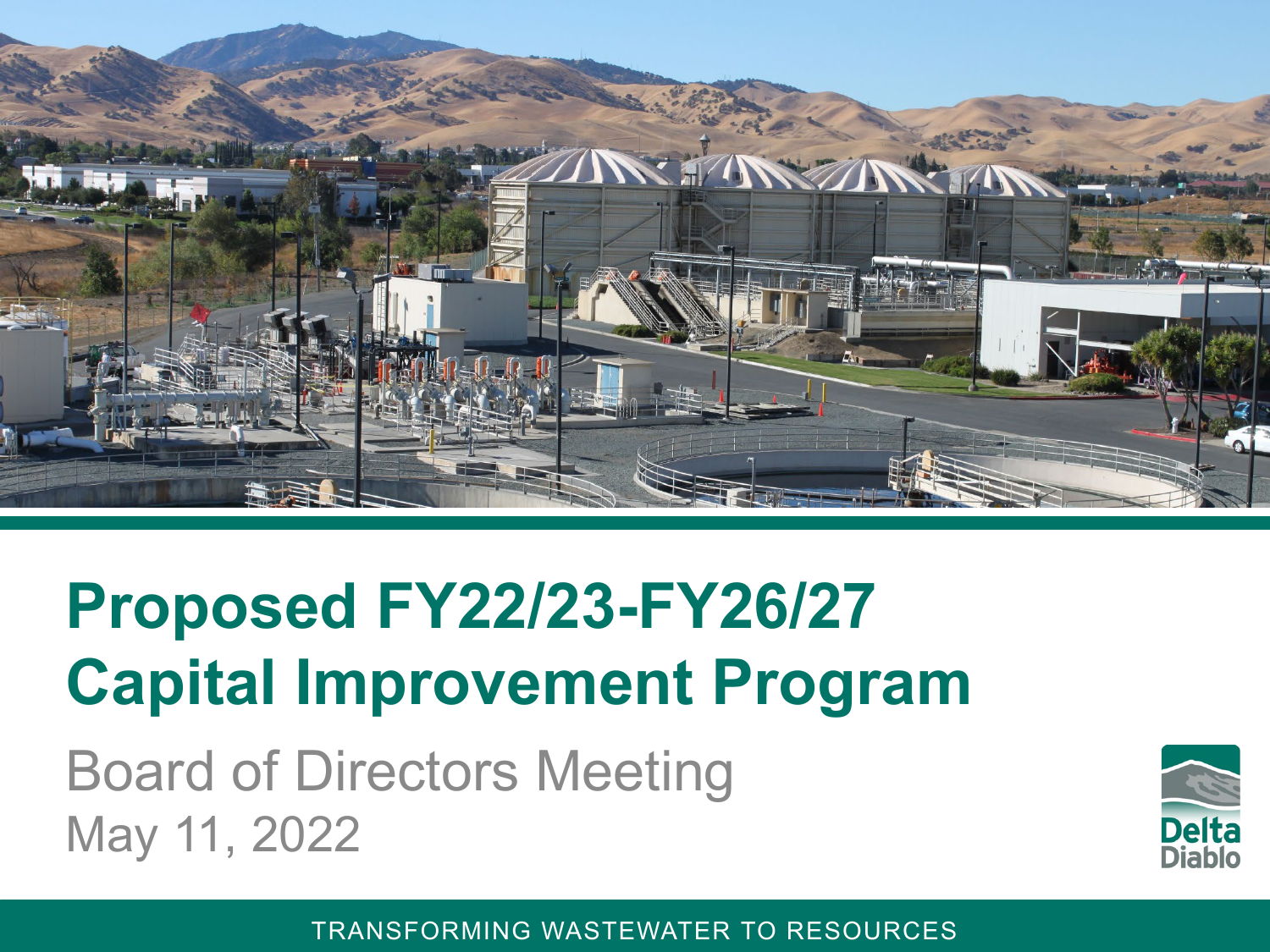### **Overview CIP Development Process**



**Update Existing Project Scopes, Budgets, and Schedules**

**Solicit New Project Ideas to Address New Issues** 

**Develop Scopes, Budgets, Schedules for Selected New Projects**

**Prioritize Existing and New Projects based on Key Criteria**

**Develop Funding Plan and Assess Rate Impacts**

#### **Financial Sustainability Guiding Principles**

- Critically review operating budget each year to identify budget adjustment needs and opportunities
- **Ensure effective prioritization** of a capital improvement program (CIP) that addresses critical infrastructure needs
- Utilize a 5-year rate model to identify SSC revenue needed to meet cost projections without sharp rate increases
- **Maximize cash funding** of CIP (vs. debt financing) to ensure lowest overall costs for District customers
- Meet District policy to maintain minimum reserve balance
- Factor growth into SSC calculation each year to ensure equitable cost allocation across customers
- **Reserve future debt capacity** for long-term nutrient management treatment plant upgrades
- Maintain SSCs below average relative to peer agencies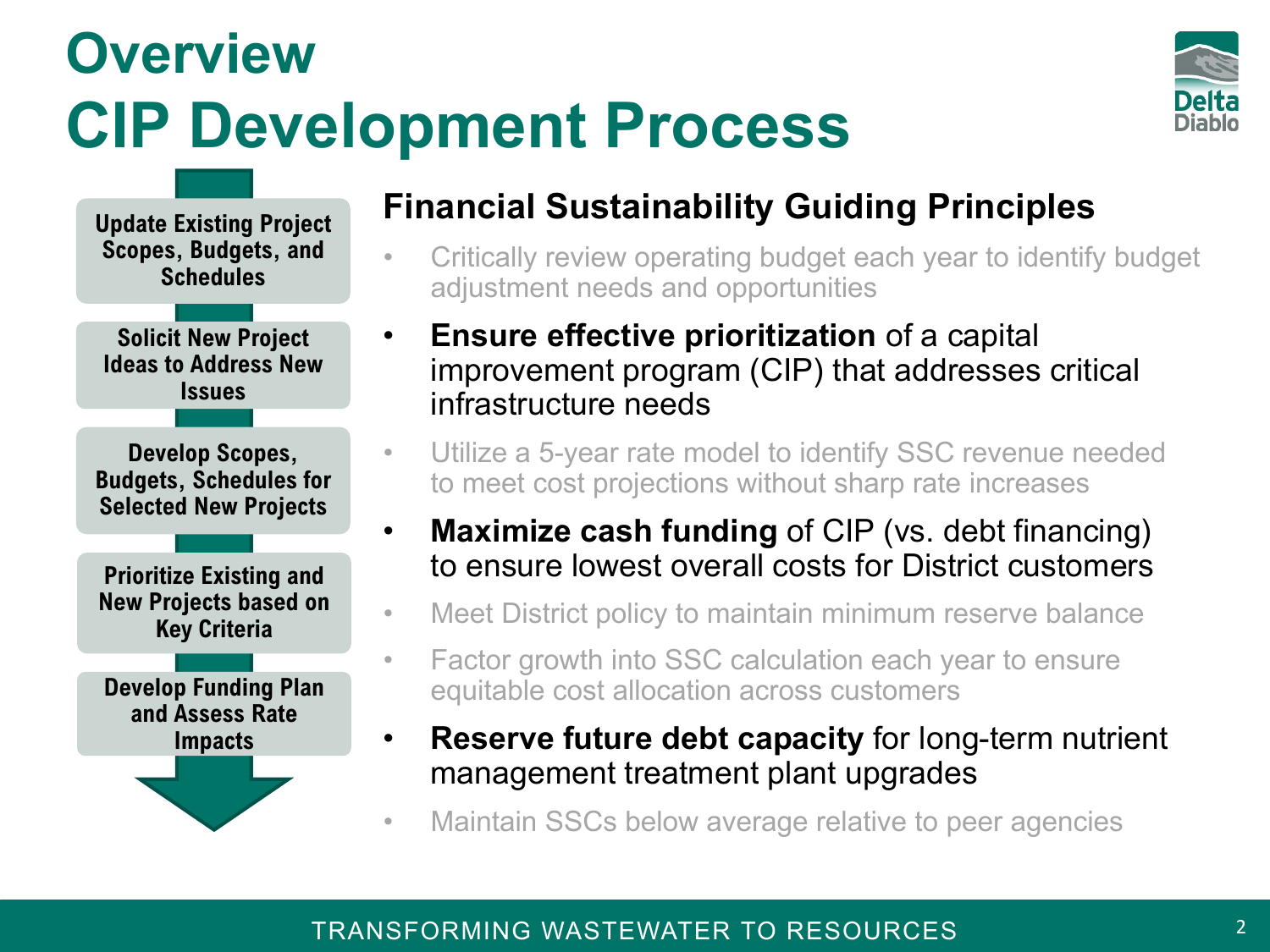## **Overview Proposed 5-year CIP**



- **Proposed 5-year CIP (FY22/23-FY26/27) = \$135.9M**
	- Supporting Strategic Plan implementation
	- **EXTE: Investing in existing wastewater infrastructure renewal**
	- **Addressing new infrastructure needs**
	- **Adapting to shifting project priorities and changes**
	- **Integrating key asset management principles**
	- **Driving organizational improvement**
	- **Planning for the future**

#### • **Current 5-year CIP (FY21/22-FY25/26) = \$127.0M**

- Proposed 5-year CIP = +\$8.9M increase
- **FY22/23 CIP Budget Request**
	- **Required FY22/23 CIP budget appropriation = \$9.1M**
	- Estimated carryover budget for FY22/23 = \$7.7M
	- **Estimated FY22/23 CIP expenditures = \$16.8M**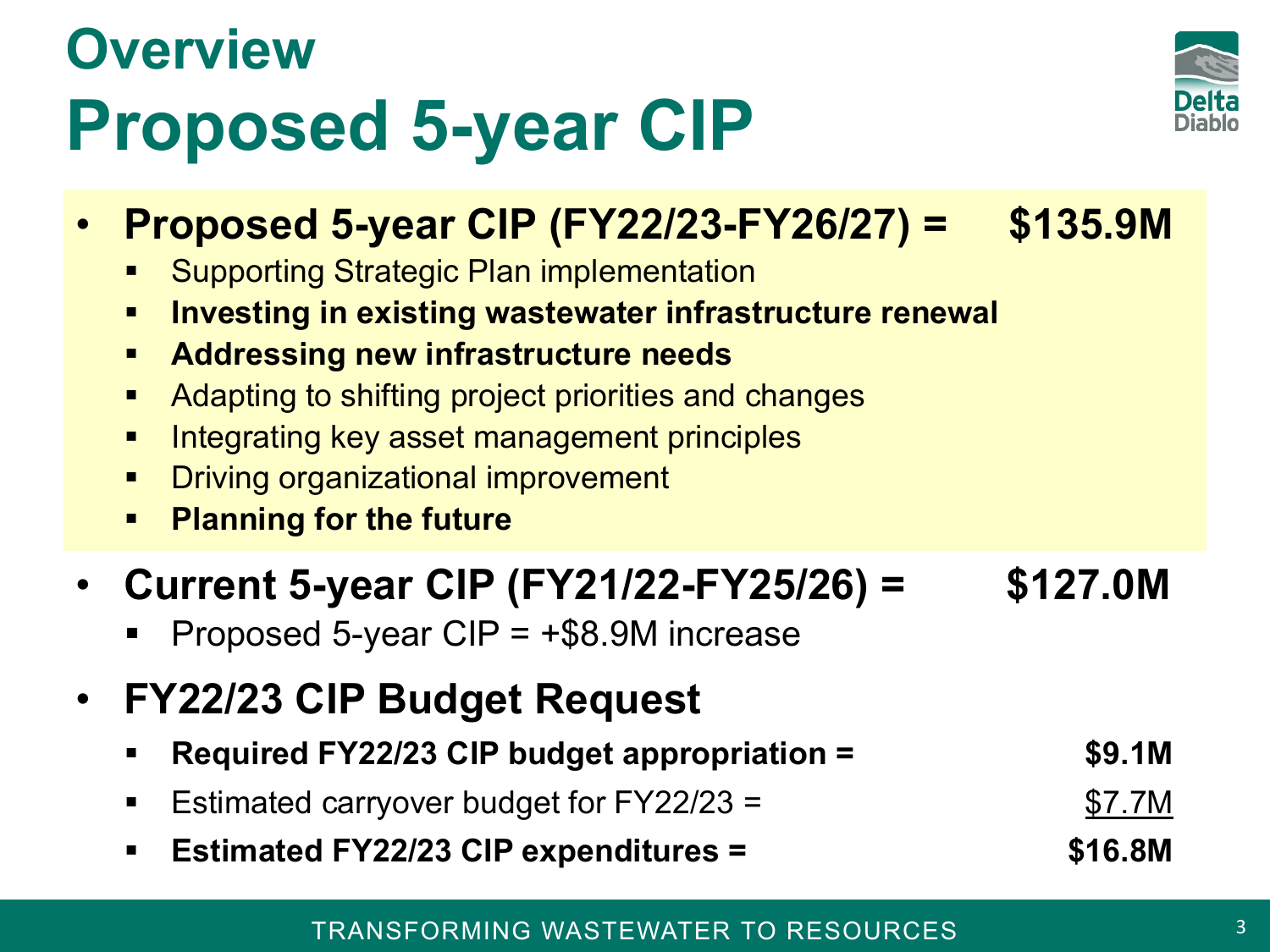#### **Major Drivers Impacting Development of**  Delta **Proposed 5-yr CIP (Mar 2022 Update) Diahlo**

| <b>Wastewater</b><br><b>Collection</b><br><b>System</b> | • Most of Bay Point system is in "fair to good" condition<br>Address infrastructure needs via Bay Point Sewer Repair<br>Phase 5 Project (\$3.0M) for ongoing compliance with 2013<br><b>River Watch Settlement Agreement</b>                                          |
|---------------------------------------------------------|-----------------------------------------------------------------------------------------------------------------------------------------------------------------------------------------------------------------------------------------------------------------------|
| <b>Wastewater</b><br><b>Conveyance</b><br><b>System</b> | • Significant cost increase for Antioch PS and Conveyance<br>System Improvements (\$18.5M, +\$9.5M increase)<br>• Bridgehead Pipeline Replacement (\$3.5M)<br>• Manhole, Gravity Interceptor, Easement Roadway<br>Improvements (\$1.5M)—includes condition assessment |
| <b>Wastewater</b><br><b>Treatment</b><br><b>Plant</b>   | • Complete Switchgear Replacement Project (\$6.0M)<br>• Initiate Digester Gas Handling and Cogeneration Engine<br>Improvements (\$7.0M)<br>• Address significant regulatory compliance vulnerability<br>via Secondary Process Improvements (\$60M)                    |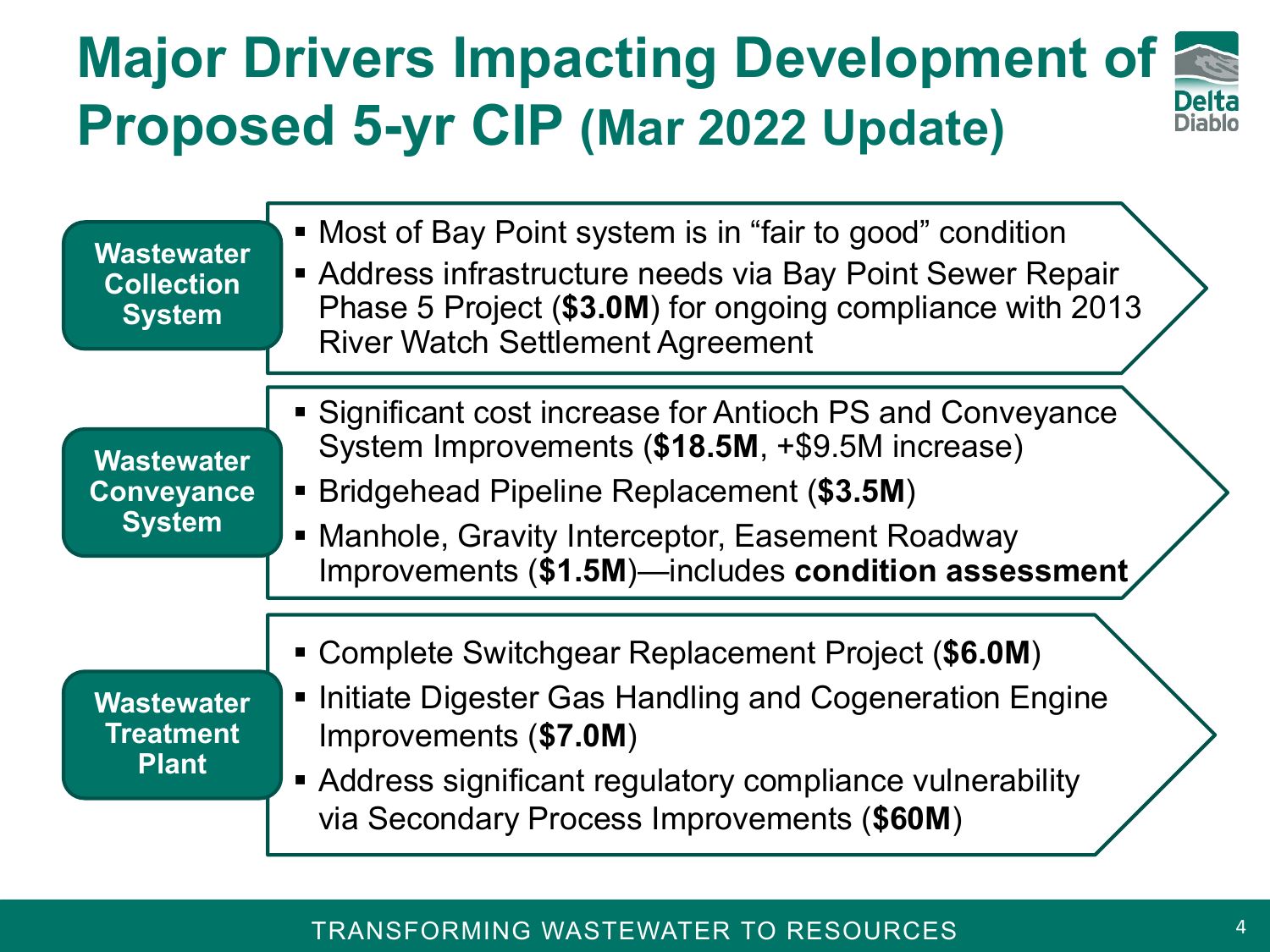### **Proposed 5-year CIP Overview Planned Expenditures by Major Area**



TRANSFORMING WASTEWATER TO RESOURCES

Delta<br>Diablo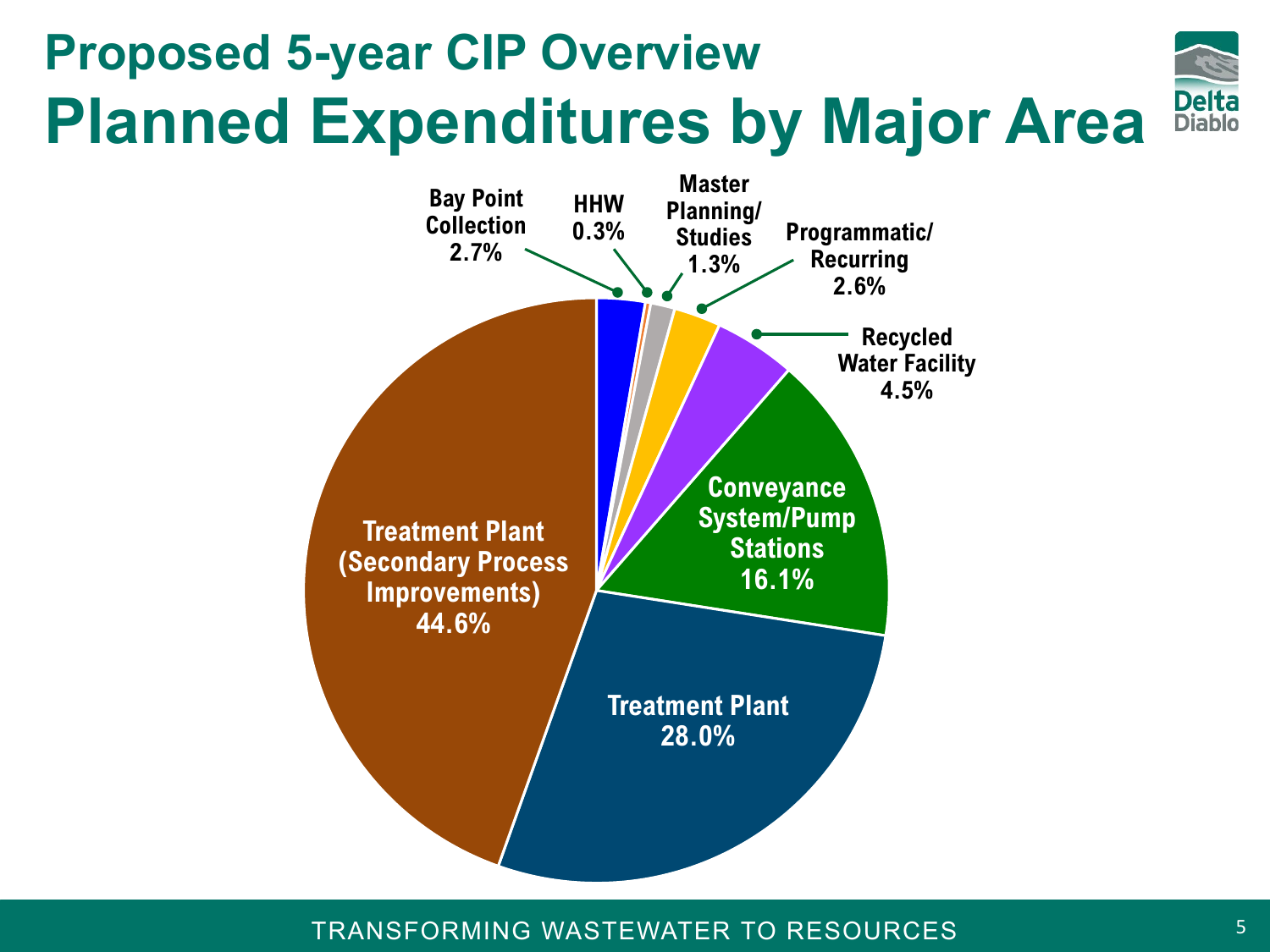### **Proposed 5-year CIP Overview Planned Expenditures by FY**



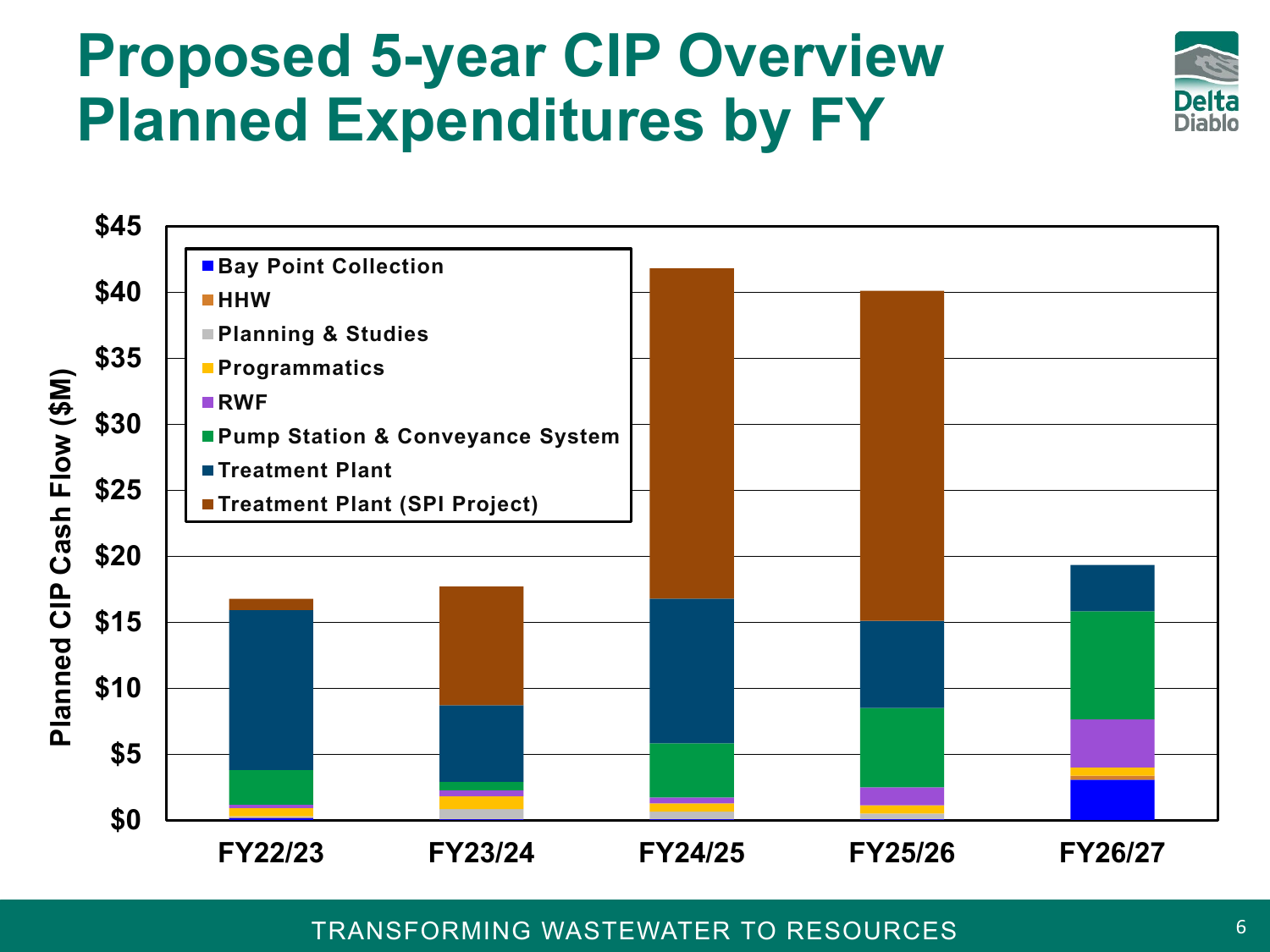# **5-Year CIP Highlights**



#### • *Investing in Existing Wastewater Infrastructure Renewal*

- 78% of the total CIP total is allocated to rehabilitation and/or replacement of **critical wastewater infrastructure**
- *Addressing New Infrastructure Needs*
	- CIP includes seven new, prioritized projects totaling \$3.0M
	- \$1.5M for Recycled Water Facility and WWTP interconnection to support **regulatory compliance** objectives during potential WWTP process upset events
	- \$0.4M for overhaul of existing cogeneration engine to support **resource recovery** via on-site power generation (meets ~60% of WWTP needs)

#### • *Planning for the Future*

 CIP includes **five master plans** totaling \$1.8M to identify strategic considerations and guide prioritized infrastructure investment in recycled water, process control, electrical, and biosolids focus areas